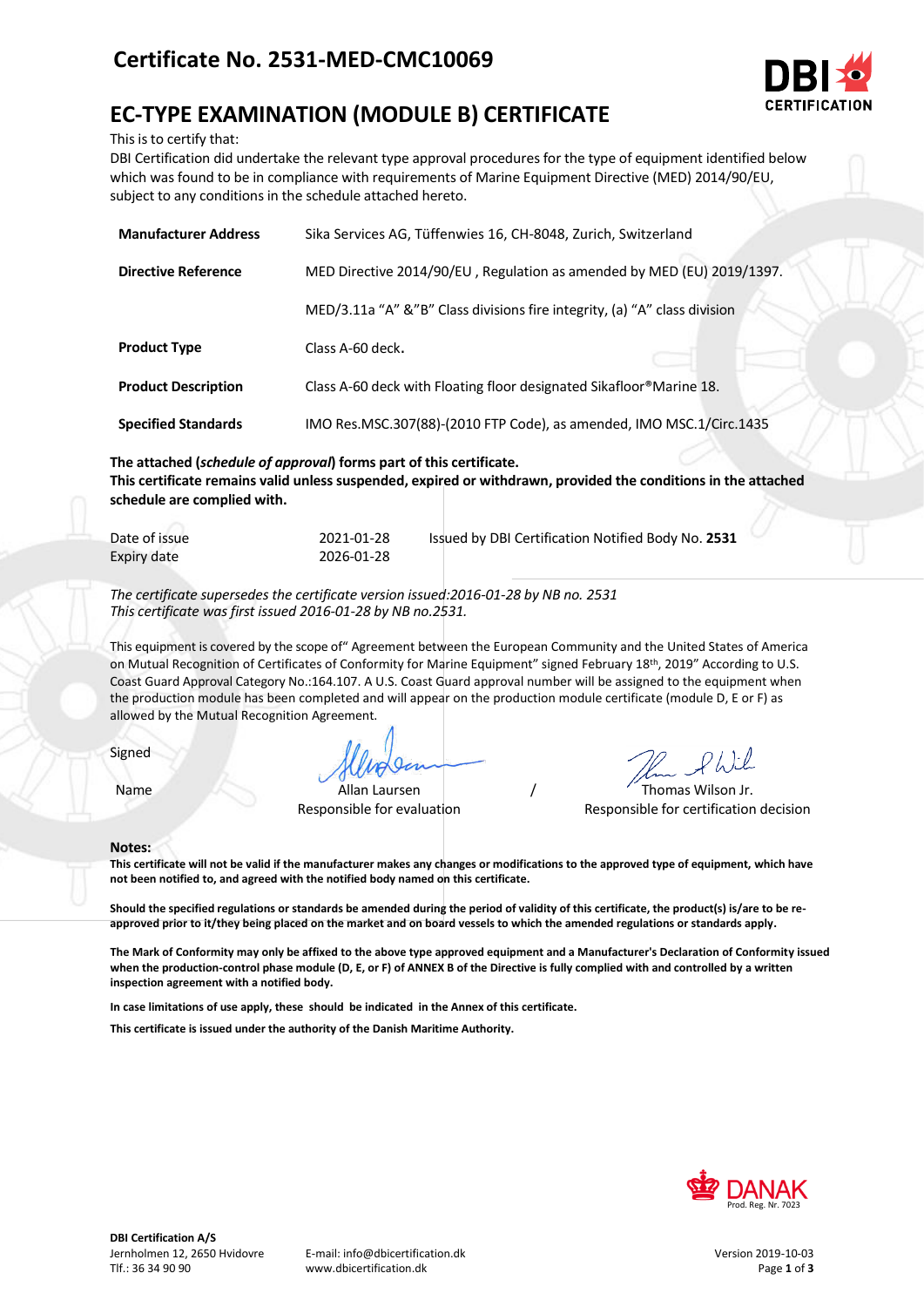## **Certificate No. 2531-MED-CMC10069**



## **(Annex) Schedule of Approval**

**Place of Production**

Sika Italia S.p.a,Via Radici in Piano 558, 41049 Sassuolo (MO), Italy.

## **Product Description**

The test specimen consisted of the components described in the following. DBI inspected the test specimen during mounting as well as during and after the test.

The test specimen consisted of a structural steel core with the following deck construction on top (starting from the steel deck and upwards):

- **-** 20 mm mineral wool, ISOVER ULTIMATE Marine Slab, U SeaProtect Slab 90. (layer No. 1), mounted on top of the steel deck, see the sponsors sketch.
- **-** A layer of 25 mm thick Sikafloor®Marine 18 (SFM 18) (layer No. 2) applied on the top of the mineral wool.

The floating floor were mounted by Sika Services AG on 04-08-2015 in the DBI laboratory. Each sack with Sikafloor®Marine 18 (SFM 18) was mixed with water (28 kg sack mixed with approx. 6 litre water) during the mounting.

## **Principal components**

- Structural steel core
- Mineral wool, ISOVER ULTIMATE Marine Slab, U SeaProtect Slab 90
- Sikafloor®Marine 18 (SFM 18)

## **Insulation materials**

Manufacturer: Saint-Gobain Isover G+H, Germany Trade name: ISOVER ULTIMATE Marine Slab. U SeaProtect Slab 90 Sikafloor®Marine 18 (SFM 18) Nominal density:  $95 \text{ kg/m}^3$  95 kg/m<sup>3</sup> 1.85 kg/L Heat capacity:  $\Delta p$  Approx. 1.0 kJ/(kg·K) Not stated Thermal conductivity:  $0.031 W/(m \cdot K)$  Not stated Equilibrium moisture content: Not stated Not stated Organic content: 3.2 % 5.07 % Combustibility: Non-combustible Non-combustible Nominal thickness: 20 mm 25 mm **Measured by DBI** Density:  $94.5 \text{ kg/m}^3$  2027 kg/m<sup>3</sup> Moisture content:  $0.15\%$  2.82 % Organic content: 3.5 % 5.28 %